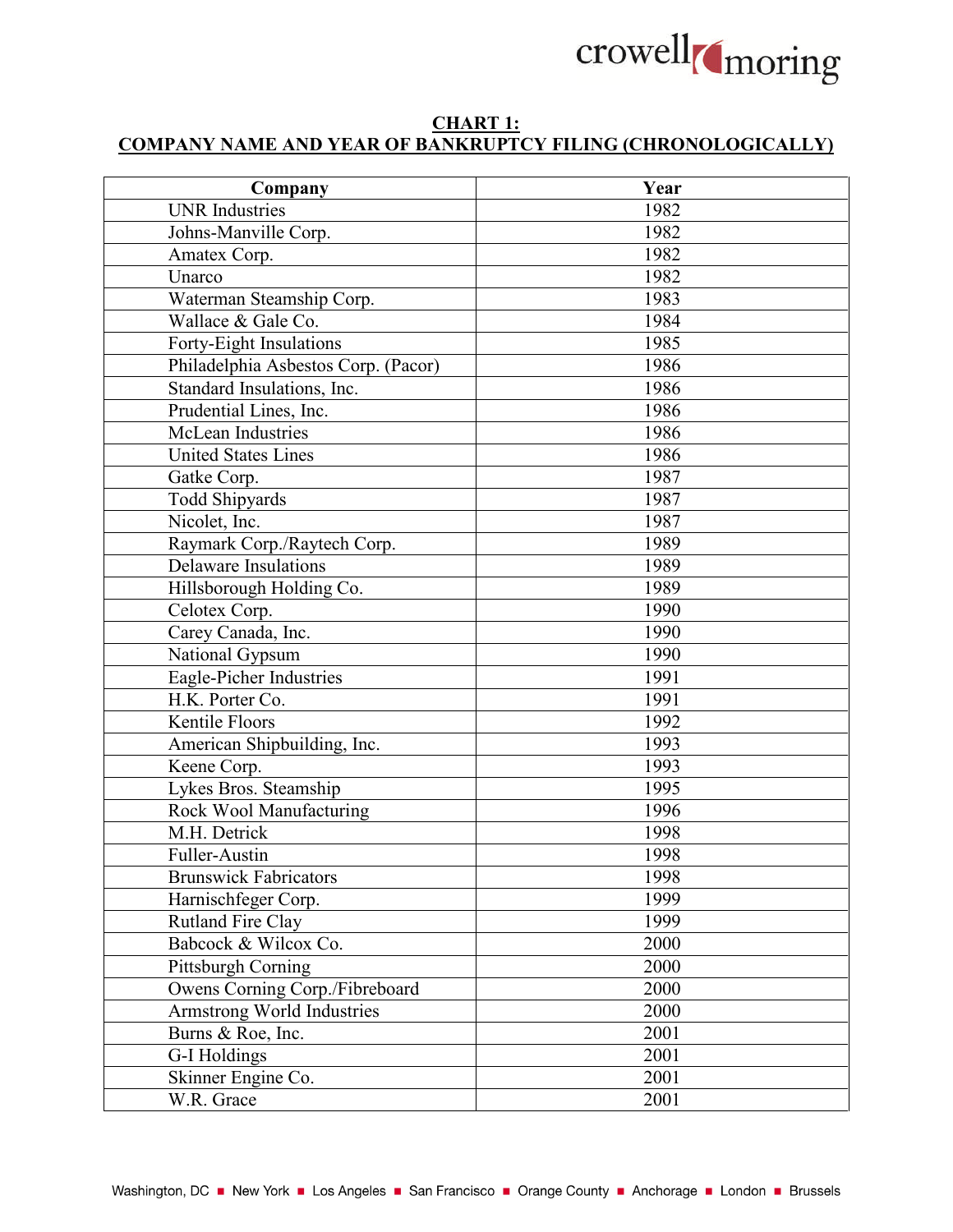

| USG Corp.                             | 2001 |
|---------------------------------------|------|
| E.J. Bartells                         | 2001 |
| <b>United States Mineral Products</b> | 2001 |
| Federal Mogul                         | 2001 |
| <b>Murphy Marine Services</b>         | 2001 |
| Chicago Fire Brick                    | 2001 |
| Insul Co.                             | 2001 |
| Swan Transportation Co.               | 2001 |
| North American Refractories Corp.     | 2002 |
| (NARCO)                               |      |
| Kaiser Aluminum                       | 2002 |
| GIT/Harbison-Walker/AP Green          | 2002 |
| Industries                            |      |
| Plibrico Co.                          | 2002 |
| Shook & Fletcher                      | 2002 |
| Porter-Hayden Co.                     | 2002 |
| Artra Group, Inc.                     | 2002 |
| Special Metals Corp.                  | 2002 |
| Asbestos Claims Management Corp.      | 2002 |
| <b>ACandS</b>                         | 2002 |
| JT Thorpe Co. (S.D. Tex.)             | 2002 |
| <b>A-Best Products</b>                | 2002 |
| Western MacArthur/Western Asbestos    | 2002 |
| C.E. Thurston                         | 2003 |
| Combustion Engineering                | 2003 |
| Congoleum Corp.                       | 2003 |
| Mid-Valley (Halliburton subsidiaries) | 2003 |
| Muralo Co.                            | 2003 |
| Flintkote Co./Flintkote Mines         | 2004 |
| Oglebay Norton Co. (ONCO)             | 2004 |
| <b>Special Electric</b>               | 2004 |
| Quigley Co.                           | 2004 |
| Utex Industries                       | 2004 |
| JT Thorpe, Inc. (C.D. Cal.)           | 2004 |
| API, Inc.                             | 2005 |
| Lake Asbestos of Quebec, Ltd.         | 2005 |
| Asarco                                | 2005 |
| Brauer Supply Co.                     | 2005 |
| Dana Corporation                      | 2006 |
| <b>ABB Lummus Global</b>              | 2006 |
| Lloyd E. Mitchell Co.                 | 2006 |
|                                       |      |

<span id="page-1-0"></span><sup>1</sup> Three subsidiaries of Asarco – AR Sacaton LLC; Southern Peru Holdings, LLC; and Asarco Exploration Company – filed for Chapter 11 on December 12, 2006, citing asbestos exposure.